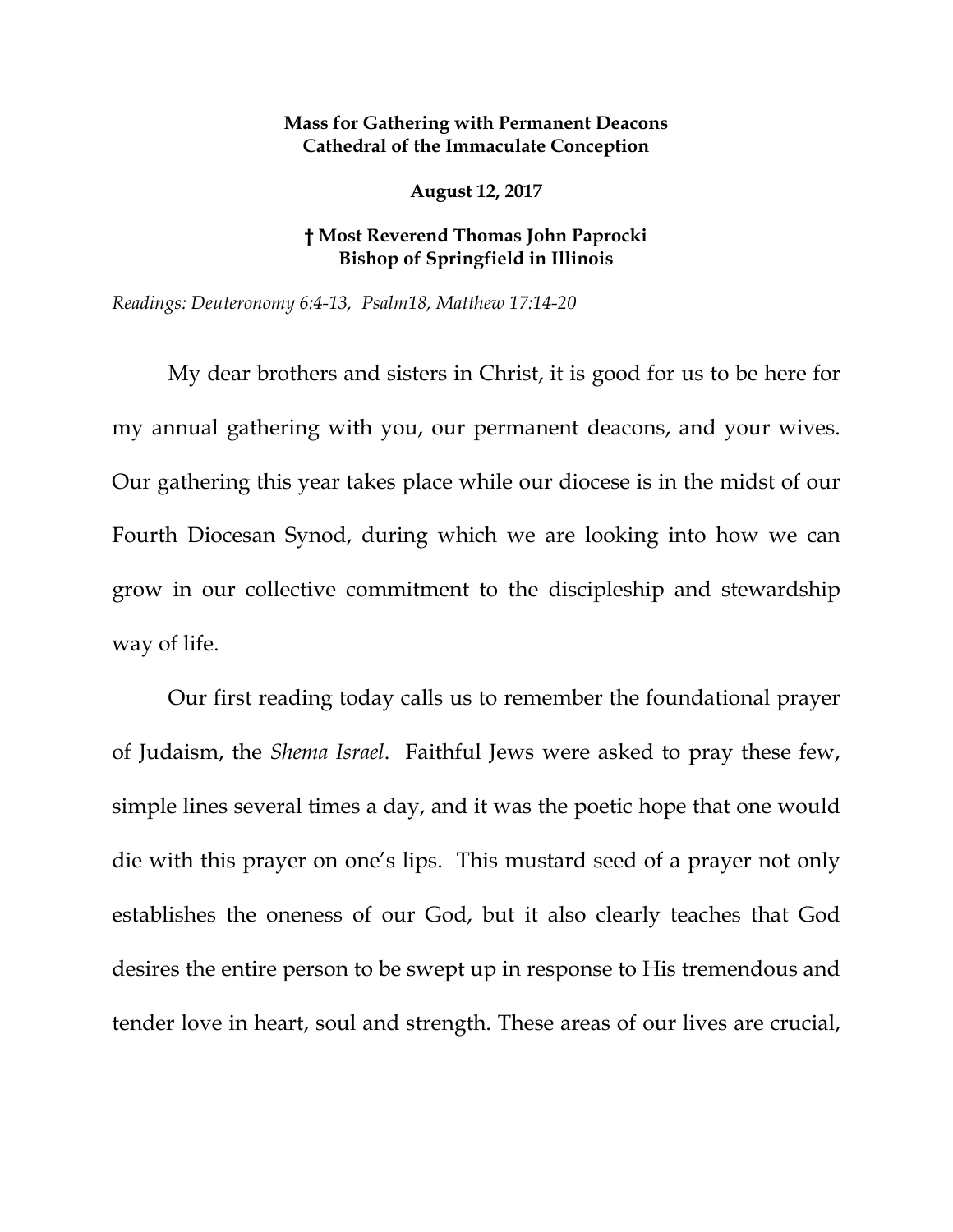for it is the heart where thinking and planning occur), the soul where vitality flourishes, and strength, which is literally one's possessions.

Our Lord understood the great power of this prayer to center our human lives in God and to give us meaning and purpose. He taught that the *Shema* was the first of the two greatest commandments, adding love of neighbor as self as the second. Jesus, who is the living embodiment of these two commandments, desires that we learn from Him, to center ourselves in him, and to trust our lives to His loving providence, finding there our strength and our hope. We encounter in Him the power and comfort of real love.

As Deacons you strive to become the icon of Christ the Servant. Through your ministry and the lives you lead, centered in the faith that comes from the knowledge and experience of that love of God, you bring others the saving hope of God. You challenge and invite them to a life centered in God. As ministers we have the unique blessing and opportunity to share the lives of God's people. In the midst of their griefs and joys, pains and sorrows, your ministry helps to ground, support and nourish them. In you the people of God are to experience mercy, joy,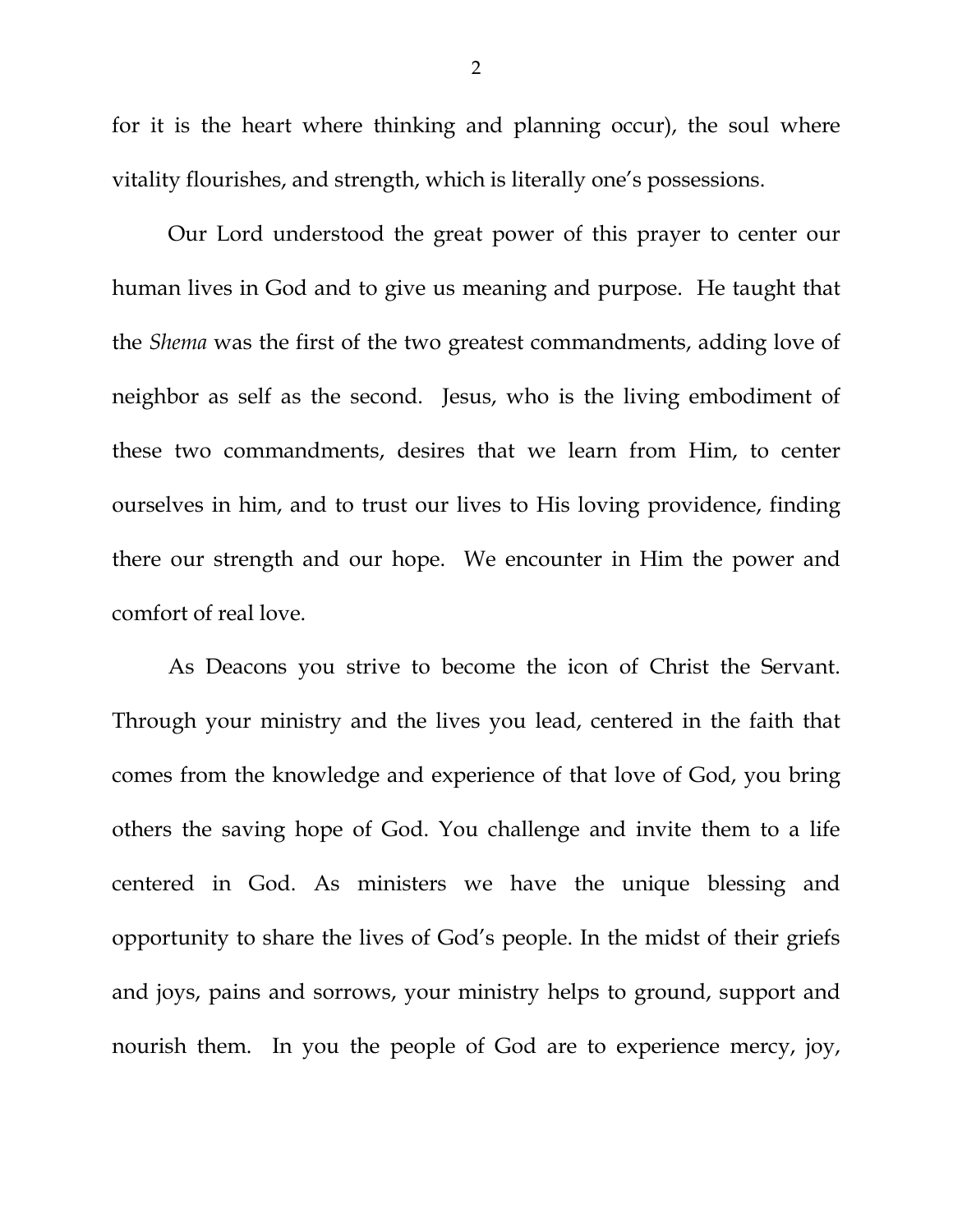forgiveness, and compassion. In short, in meeting you, they should be brought closer to God.

This is possible inasmuch as you are willing be intentional in having trust and confidence in God's providence. Our task is to trust in God who can do what seems impossible, if that is truly for our benefit. God responds to human needs, not necessarily our wants. It is God who cures, and possibly moves mountains, not us. Even in the struggles of ministry and life, this surety of faith reminds us that we are never abandoned.

A pivotal incident in the life of the Jewish philosopher, Victor Frankl, illustrates this truth beautifully. Frankl was arrested and sent to the Auschwitz concentration camp. Immediately after arrival, he and those arriving with him were stripped of their clothes and ordered to dress in the dirty ragged remnants of clothes left by those inmates already sent to the gas chamber. In this exchange, intended to humiliate and de-humanize the inmates, Frankl lost the manuscript of his life's work which he had hidden in the pocket of his coat. On donning the coat of a dead man, he reached into the pocket and found there a single sheet of paper which had been ripped from a Jewish prayer book. On this page was written the *Shema Israel.* Frankl writes, "How should I have interpreted such a "coincidence"